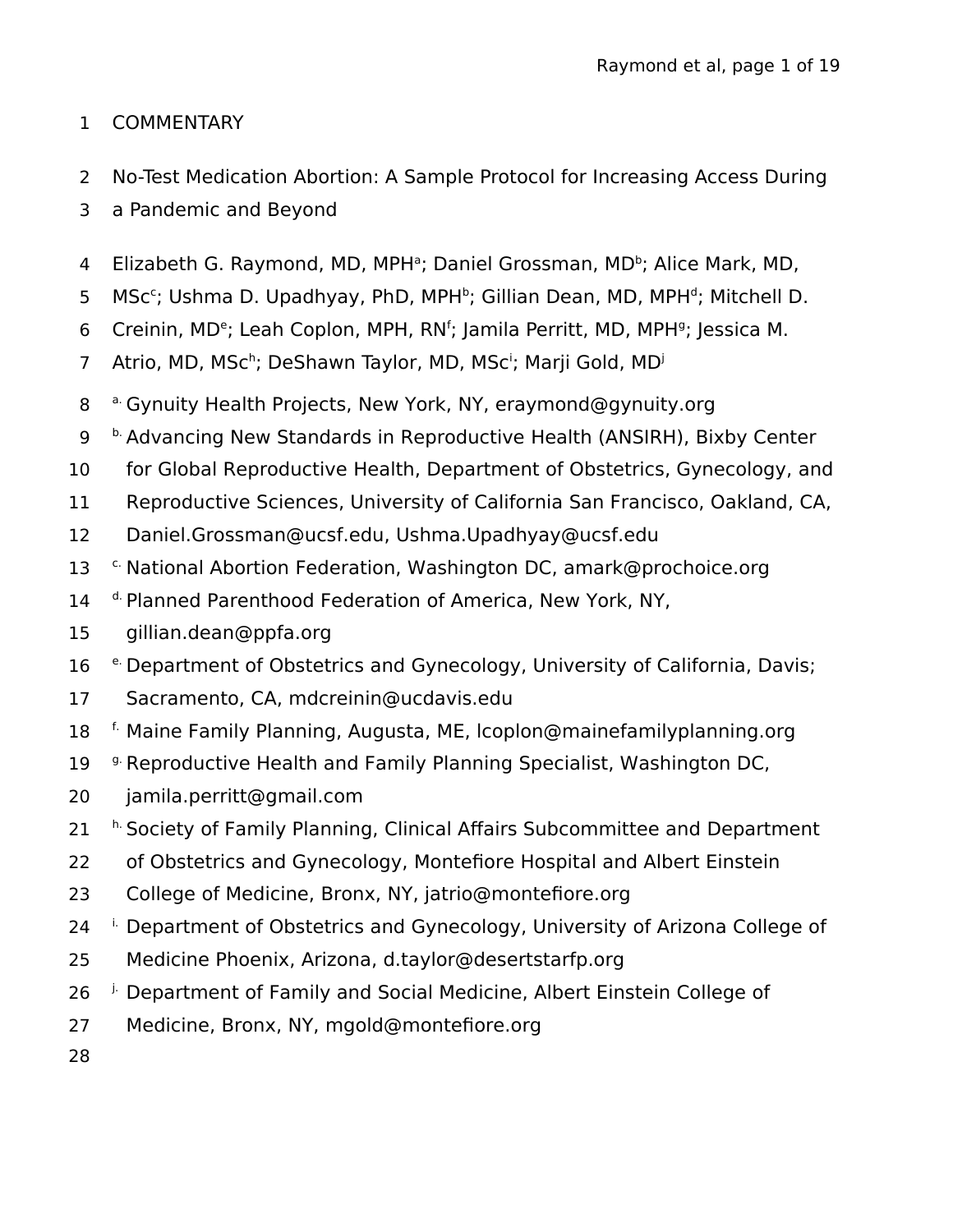- Corresponding Author: Elizabeth Raymond, MD, MPH, Gynuity Health 29
- Projects, 220 E 42nd St #710, New York, NY 10017, 201-448-1230, 30
- eraymond@gynuity.org 31
- Financial support: This work was supported by an anonymous donor and 32
- BaSe Family Fund. 33
- Word count: 2256 34
- The findings and conclusions in this article are those of the authors and do 35
- not necessarily represent the views of Planned Parenthood Federation of 36
- America, Inc. 37
- Declarations of interest: MDC is a consultant for Danco Laboratories. 38
- 39
- Keywords: abortion, mifepristone, misoprostol, ultrasound, COVID-19, 40
- pandemic, telehealth 41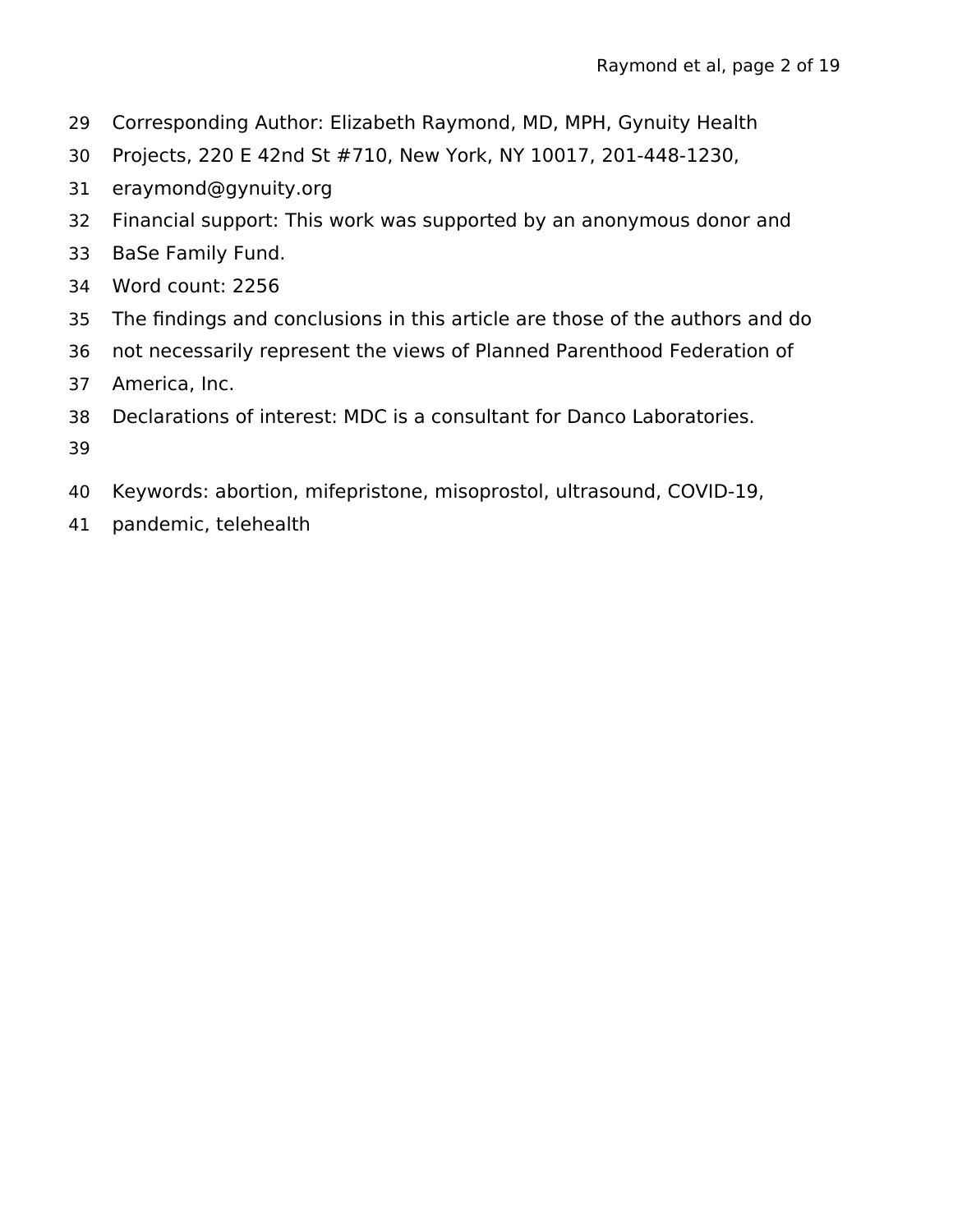#### 1. INTRODUCTION 42

The COVID-19 pandemic is acutely threatening access to essential health services, including abortion.[1] Across all fields of medicine, changes in practice models are occurring rapidly. For patients seeking abortion, urgent modifications of current protocols are needed to ensure that patients can continue to obtain this time-sensitive treatment while limiting transmission of infection by maintaining distance between and among patients and providers. Remote delivery of care, which has recently been endorsed by local, state, and federal authorities as a key epidemic control measure,[2] will be indispensable to accommodate patients and staff who are navigating quarantines, stay-at-home directives, lack of transportation, new family or work obligations, or other unavoidable circumstances that impede their ability to go in in person to a health facility. 43 44 45 46 47 48 49 50 51 52 53 54

Fortunately, medication abortion (MA) using mifepristone and misoprostol can address many of these challenges. At present, MA typically entails a visit to a clinician or facility that provides abortion where an ultrasound or pelvic examination and often blood tests are performed to evaluate eligibility before pills are dispensed. Many abortion providers require a follow-up ultrasound or blood test after treatment to confirm abortion completion. However, research and experience have demonstrated that these tests, which inherently involve physical contact between patient and health care worker, are usually unnecessary for safe and effective MA.[3-7] Indeed, over the past 15 years, international organizations have provided mifepristone and misoprostol by mail to tens of thousands of patients screened only by history.[8-11] A prospective study conducted in 2015-2016 in the United States, Mexico, and Moldova provided 406 MAs without screening ultrasound or pelvic examination.[12] No serious adverse events were reported that resulted from the omission of the tests, and participants were highly satisfied. 55 56 57 58 59 60 61 62 63 64 65 66 67 68 69 70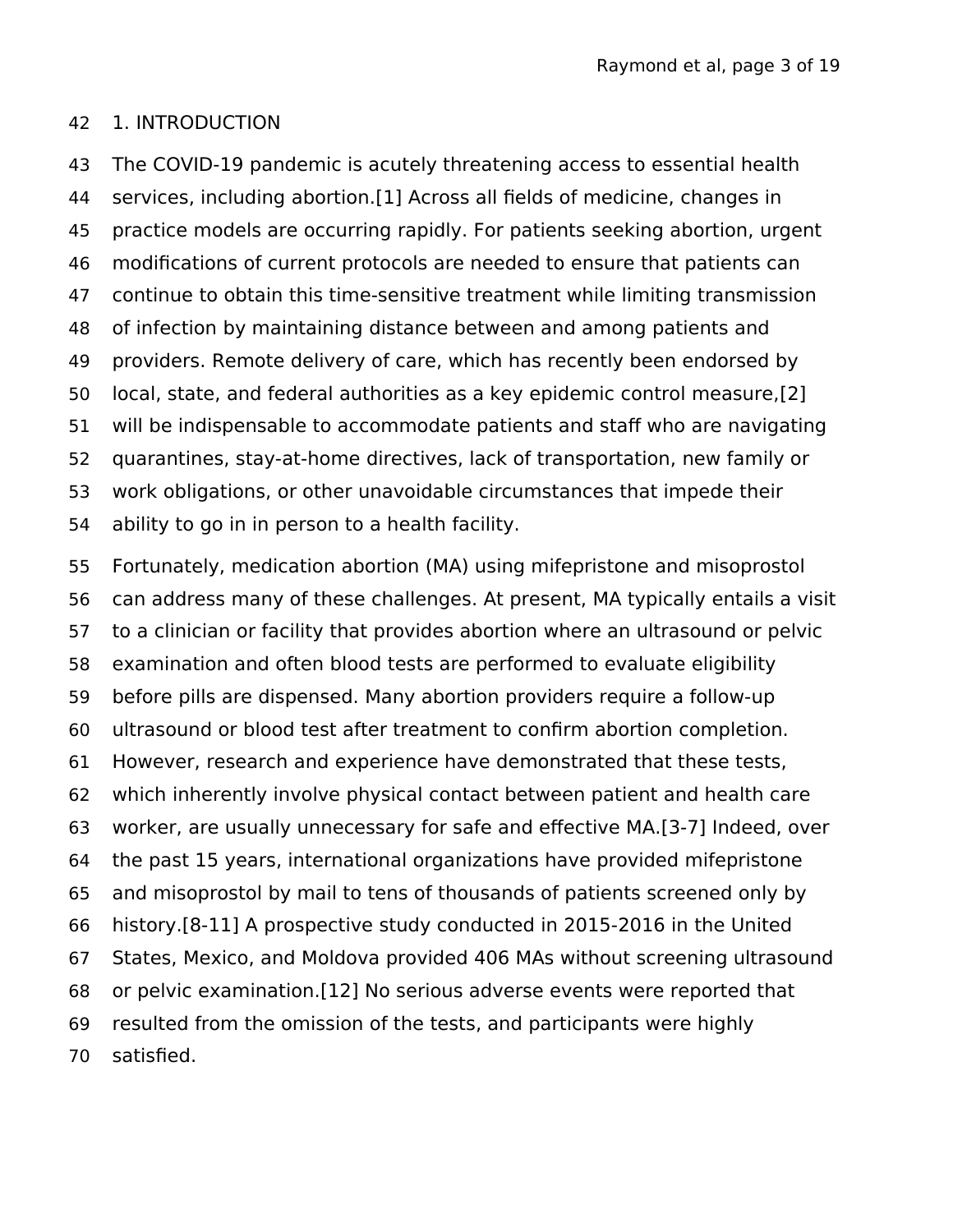To assist abortion providers with the current crisis, we present a sample 71

- protocol (Figure 1) for providing a "no-test" MA that includes 72
- recommendations for patient selection, Rh status evaluation and 73
- management, the treatment regimen, and follow-up. Although FDA-imposed 74
- restrictions on mifepristone dispensing may require patients to present to 75

the abortion provider or facility to obtain the drug,[13] this protocol would 76

- enable every other part of the MA process to be implemented without any in-77
- person encounter. The protocol is intended to serve as a guidance; abortion 78
- providers should use clinical judgment when adapting it for their practice 79
- settings and patient populations. Below we summarize the data that we 80
- considered in developing this protocol and our rationales for and comments 81
- on selected provisions. 82

## 2. PATIENT SELECTION 83

The three key goals of clinical evaluation before MA are (1) to confirm that 84

- the gestational age (GA) is within accepted limits for effective and safe 85
- outpatient treatment, (2) to exclude ectopic pregnancy, and (3) to establish 86
- that the patient has no other contraindications to MA. 87

The sample no-test MA protocol specifies an upper GA limit of 77 days as 88

- estimated from the first day of the last menstrual period (LMP). The LMP-89
- based GA should be  $\leq$ 77 days on the day of mifepristone ingestion, which 90
- may be later than the day the drug is dispensed if the patient plans to take 91
- the pills home for later use or if the medication is mailed or dispensed to a 92
- patient intermediary. The patient should be certain within one week of the LMP onset date. 93 94
- We chose a 77-day limit because recent data have indicated that outpatient 95
- MA is safe and effective through that GA[14,15] and because this limit is 96
- consistent with current guidelines of the National Abortion Federation[16] 97
- and Planned Parenthood Federation of America (personal communication, 98
- Gillian Dean, MD, MPH, Planned Parenthood Federation of America). We note, 99
- though, that 2014 guidelines issued by the American College of Obstetricians 100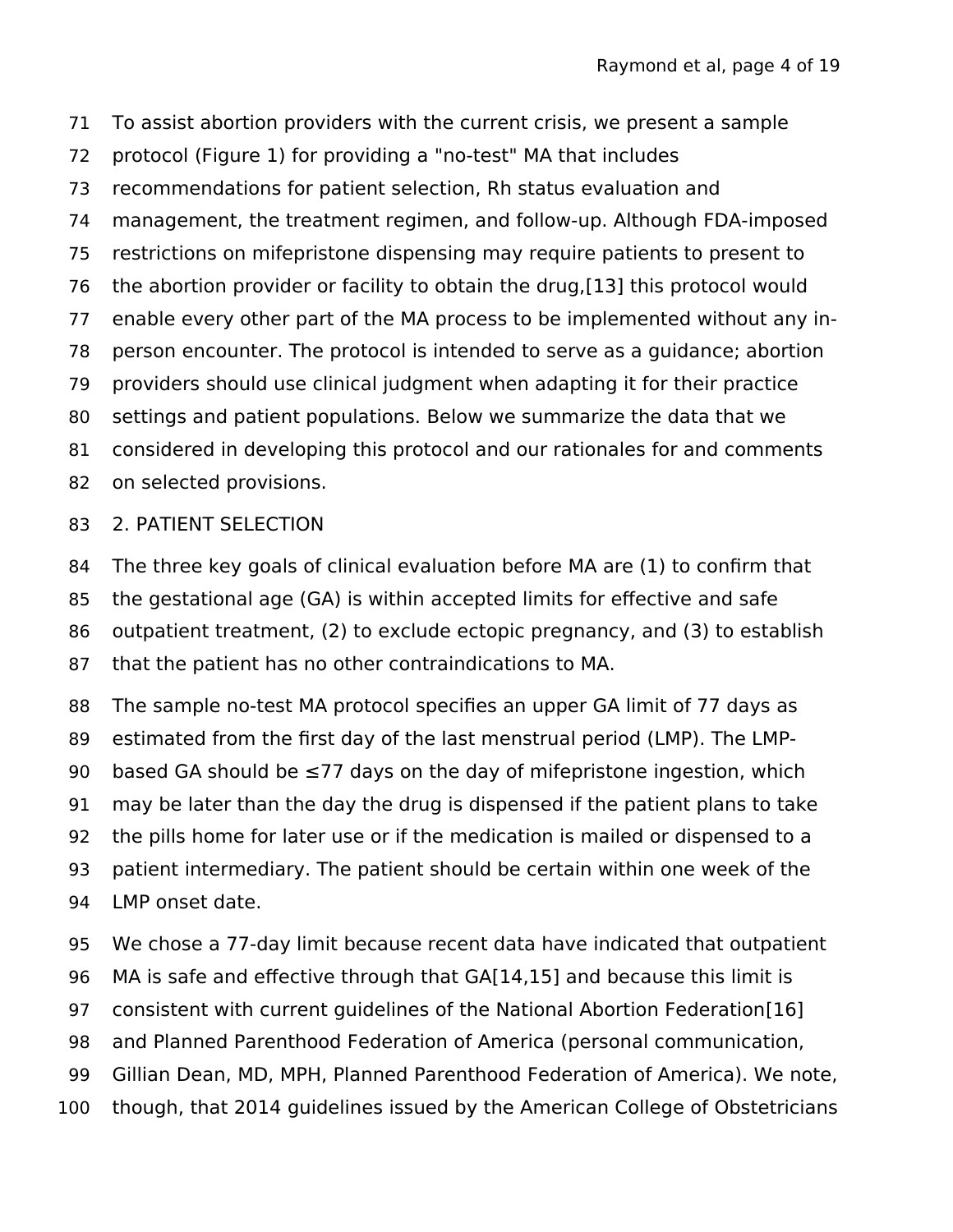and Gynecologists (ACOG) and the Society for Family Planning[17] as well as the mifepristone label approved by the US Food and Drug Administration in 2016 specify a 70-day limit. In response to the pandemic, ACOG has recently issued a statement acknowledging that LMP-based gestational dating without ultrasound is acceptable, although no specific GA limit was specified.[18] Regardless of the precise GA limit selected, use of the no-test approach will inevitably result in treatment of some fraction of patients whose true GAs exceed 77 days. Data from studies that compared LMP-based GA estimates to ultrasound-based estimates suggest that this fraction tends to be higher in patient populations that include more patients with advanced GA[19,20] and that it may be reduced by decreasing the LMP-based GA cutoff.[19] Reassuringly, the largest study, which was conducted in the United States in 2005-2007,[21] found that only 31 (1%) of 3,012 MA patients who were certain that their LMPs had started  $\leq$ 77 days prior had GAs  $>$ 77 days by ultrasound examination. Furthermore, international studies that included nearly two thousand patients treated with mifepristone and one or more misoprostol doses at 13-24 weeks of gestation reported efficacy and safety similar to that expected in earlier gestation: >93% of patients aborted without further intervention, 0.7-4% required transfusion, and no patient required hysterectomy or died.[22] Therefore, we expect that serious adverse health consequences of GA underestimation based on LMP will be rare. Nevertheless, clinicians using the no-test approach to MA should have a plan for managing or referring patients who may need a second trimester procedure to complete the abortion. 101 102 103 104 105 106 107 108 109 110 111 112 113 114 115 116 117 118 119 120 121 122 123 124

When assessing GA, providers may incorporate other historical information reported by the patient that, for simplicity, we do not mention in the sample protocol but that may indicate that the GA is greater than the proposed limit. For example, a patient who reports a positive pregnancy test >7 weeks before presentation is unlikely to have a GA of  $\leq$ 77 days. The sample protocol does not exclude patients who report menstrual irregularity or 125 126 127 128 129 130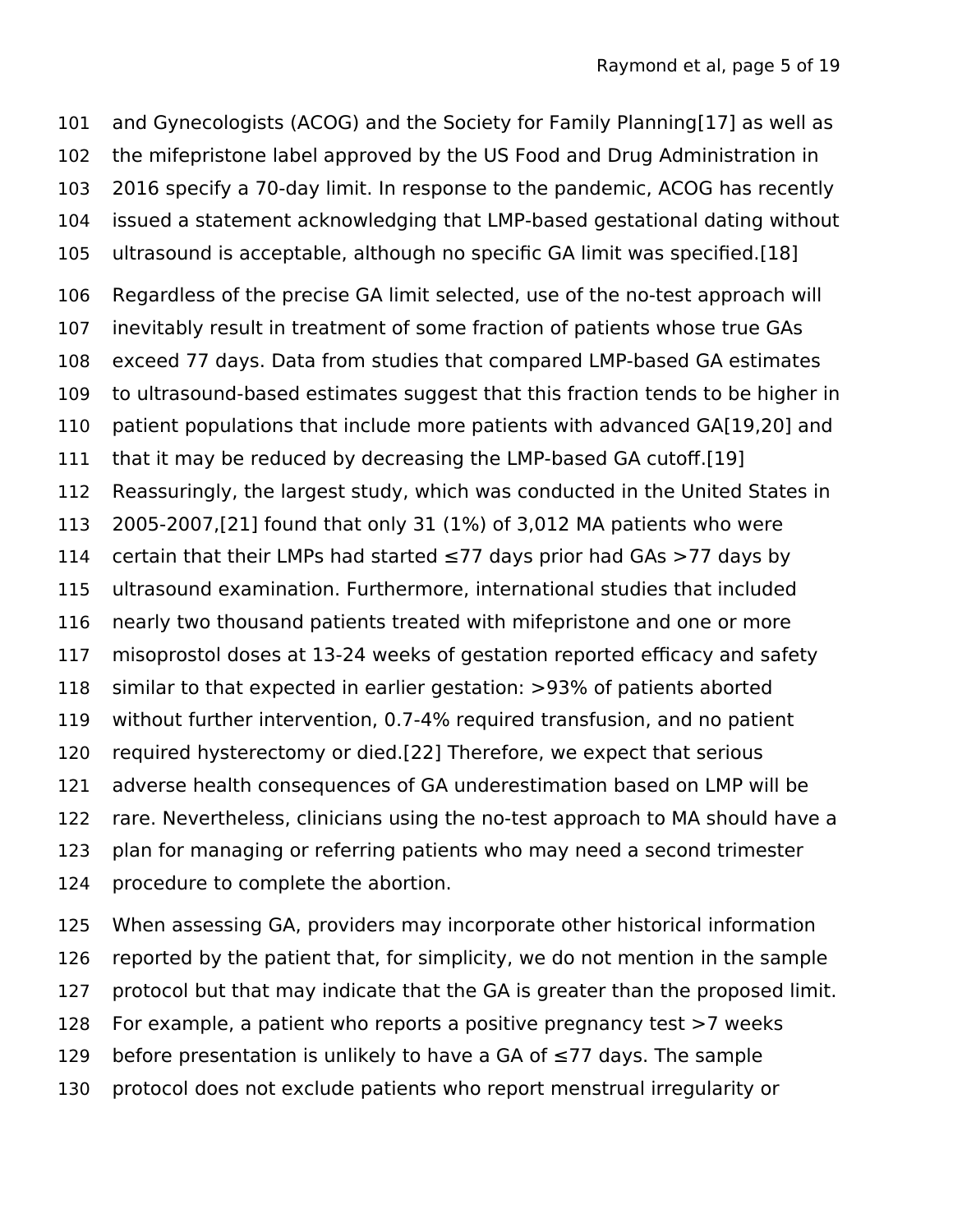recent use of hormonal contraceptives. Although these conditions may signal ovulatory dysfunction, we expect that they would more likely lead to overestimation of GA than to underestimation, which is the primary concern for MA eligibility, and excluding patients with these conditions may therefore unnecessarily limit access by eligible patients. 131 132 133 134 135

MA with mifepristone and misoprostol is contraindicated in patients with ectopic pregnancy not because the drugs are dangerous for such patients but because the regimen is not a proven treatment for this condition. The sample no-test protocol excludes patients with significant symptoms of or risk factors for ectopic pregnancy; recent vaginal bleeding or pelvic pain, prior permanent contraception, prior ectopic pregnancy, or intrauterine device in place at conception.[23,24] We do not exclude patients who report prior pelvic inflammatory disease because unconfirmed diagnoses of this condition are associated with only a mildly increased risk.[24] We recognize that the listed criteria will not identify every patient with ectopic pregnancy; an estimated half of all patients with this condition have no risk factors.[25] However, published and emerging data suggest that the incidence of ectopic pregnancy among patients seeking MA is very low, <1%.[26,27] Moreover, substantial data[28-32] and current clinical MA guidelines[16,33] support treatment of patients in whom ectopic pregnancy has not been definitively excluded because the condition can be detected and managed afterwards. Thus, this aspect of the protocol is consistent with the standard of care. 136 137 138 139 140 141 142 143 144 145 146 147 148 149 150 151 152

The medical contraindications in the sample protocol are those listed in the FDA-approved mifepristone label. Patient history is sufficient for assessing these conditions. 153 154 155

#### 3. RH TYPING AND OTHER PRE-TREATMENT LABORATORY TESTING 156

Recent research has suggested that the risk of Rh sensitization after early abortion is negligible.[34-36] Consequently, the National Abortion Federation has concluded that forgoing Rh typing and administration of anti-D immunoglobulin is reasonable for Rh-negative patients having aspiration 157 158 159 160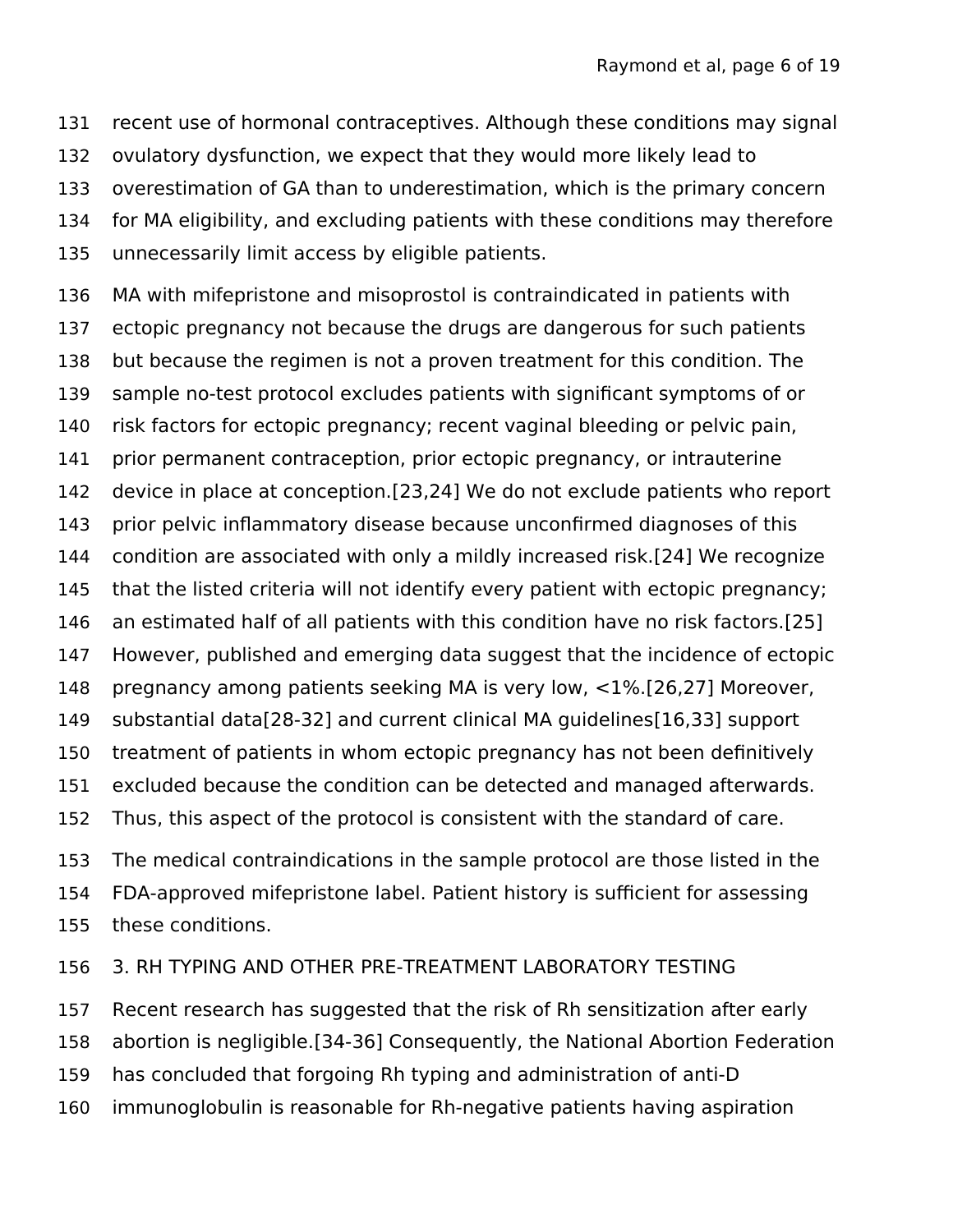- abortion before 56 days of gestation and may be considered for all patients 161
- having MA at less than 70 days.[16,37] The sample protocol is consistent 162
- with this conclusion. In addition, it specifies that testing is unnecessary for 163
- patients who can report a Rh-positive blood type or who are certain that they 164
- want no future children after the planned abortion. Any patient may opt out 165
- of Rh typing; the recent statement from ACOG notes that Rh testing and RhD 166
- immunoglobulin administration should not be a barrier to the provision of 167
- medication abortion.[18] 168
- Hemoglobin/hematocrit and other laboratory tests are not routinely needed 169
- before first-trimester abortion but may be performed as indicated by medical 170
- history and patient symptoms.[16] 171

## 4. TREATMENT REGIMEN 172

- The sample protocol specifies that patients should receive a standard regimen of mifepristone 200 mg orally and misoprostol 800 mcg vaginally or buccally.[16] In addition, each patient should be provided with an extra dose of misoprostol 800 mcg. Those with estimated GA >63 days should be instructed to take this second misoprostol dose 4 hours after the first to improve effectiveness.[16,38] Patients with estimated GA <63 days may be instructed to take the second dose if no bleeding occurs within the first 24 hours after the first dose or to retain it for use if recommended by the provider. Alternatively, all patients may be told to take two misoprostol doses 4 hours apart. Although this specific regimen has not been studied, trials of repeated doses of misoprostol in the first and second trimester suggest that it will be safe.[39-43] 173 174 175 176 177 178 179 180 181 182 183 184
- 5. SCHEDULED FOLLOW-UP 185
- The primary goals of follow-up are to confirm absence of continuing 186
- pregnancy, to detect ectopic pregnancies not diagnosed before treatment, 187
- and to identify complications that need evaluation and treatment. To 188
- accomplish these goals, the sample protocol relies on patient symptoms and 189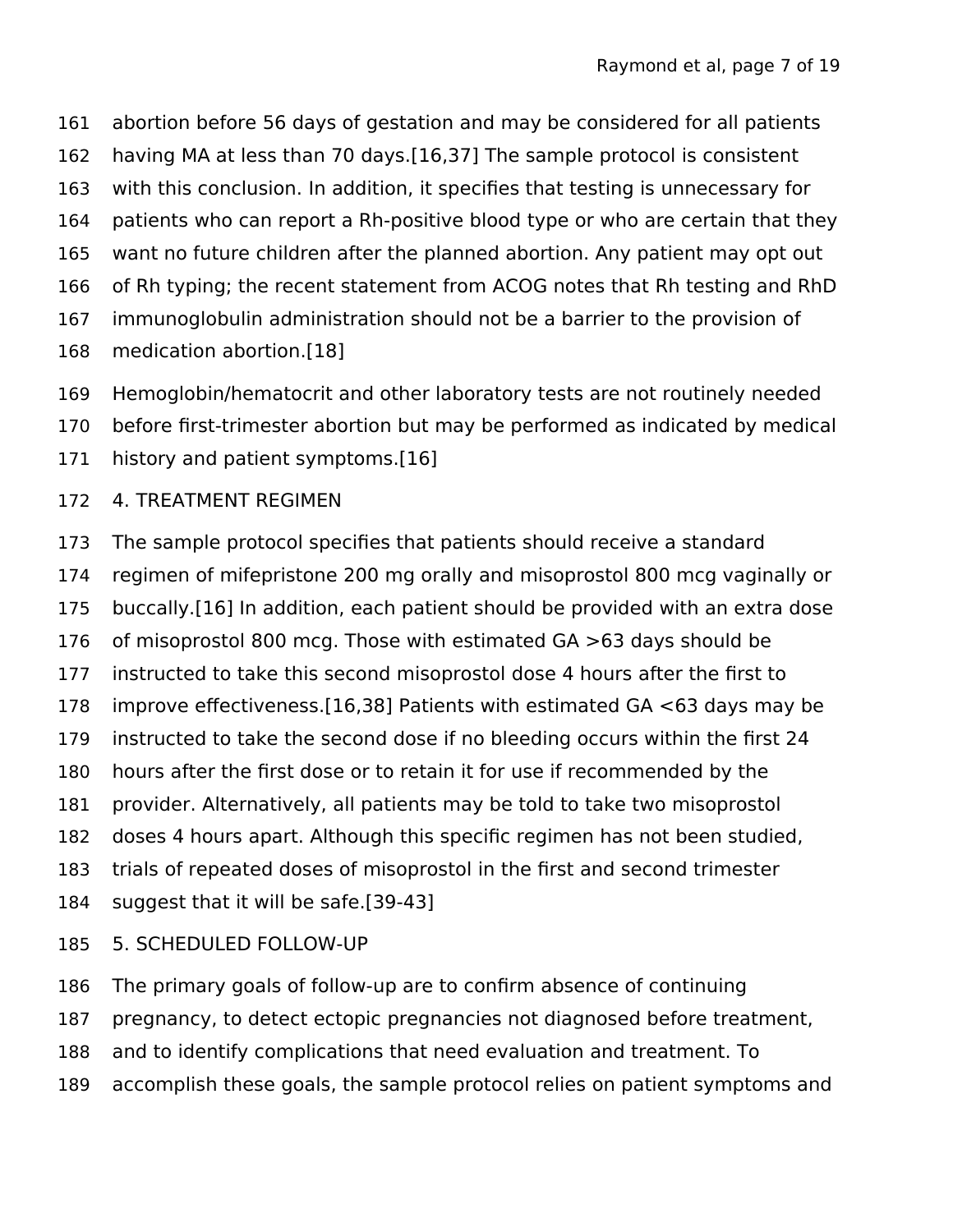- high sensitivity urine pregnancy tests (HSPTs) that the patient performs at 190
- home. This strategy has been validated in several studies,[44,45] is 191
- consistent with current MA guidelines for follow-up of patients who have 192
- documented intrauterine pregnancies,[16,17] and is increasingly used by MA 193
- providers. 194

The sample instruction sheet (Figure 2), which includes a list of symptoms that may need in-person evaluation, is derived from studies of symptoms used to assess outcomes in MA patients with intrauterine pregnancies documented by ultrasound[44-47] and from experience in managing patients with ectopic pregnancies. The instruction sheet directs patients to contact the abortion provider if specified symptoms occur or the HSPT result is positive. Research has shown that patients can safely use these tools on their own to recognize when follow-up is needed,[48,49] and indeed patientcontrolled follow-up is widely used for MA follow-up by provider organizations in multiple European countries.[50-52] However, the sample no-test protocol recommends a planned follow-up contact with the provider one week after dispensing the abortifacient medications to confirm absence of symptoms of ongoing or undiagnosed ectopic pregnancy or other potential complications. This contact may be conducted by videoconference, telephone, patient portal, email, text, or other telehealth modalities.[53,54] 195 196 197 198 199 200 201 202 203 204 205 206 207 208 209

MA failures are often detectable based on symptoms alone.[6,44,47-49] Nevertheless, the sample no-test protocol recommends a HSPT 4 weeks after misoprostol use to confirm pregnancy termination. Available data indicate that 5-25% of HSPTs performed about a month after MA treatment produce positive results, nearly all of which are "false positives" in patients who no longer have viable pregnancies.[44,45] Therefore, the sample protocol recommends that two HSPTs be provided initially to each patient. The patient should be instructed to call the provider if the result of the initial 4 week test is positive. If the patient is asymptomatic, a repeat test one week later may be appropriate. If the patient has symptoms of ongoing or ectopic 210 211 212 213 214 215 216 217 218 219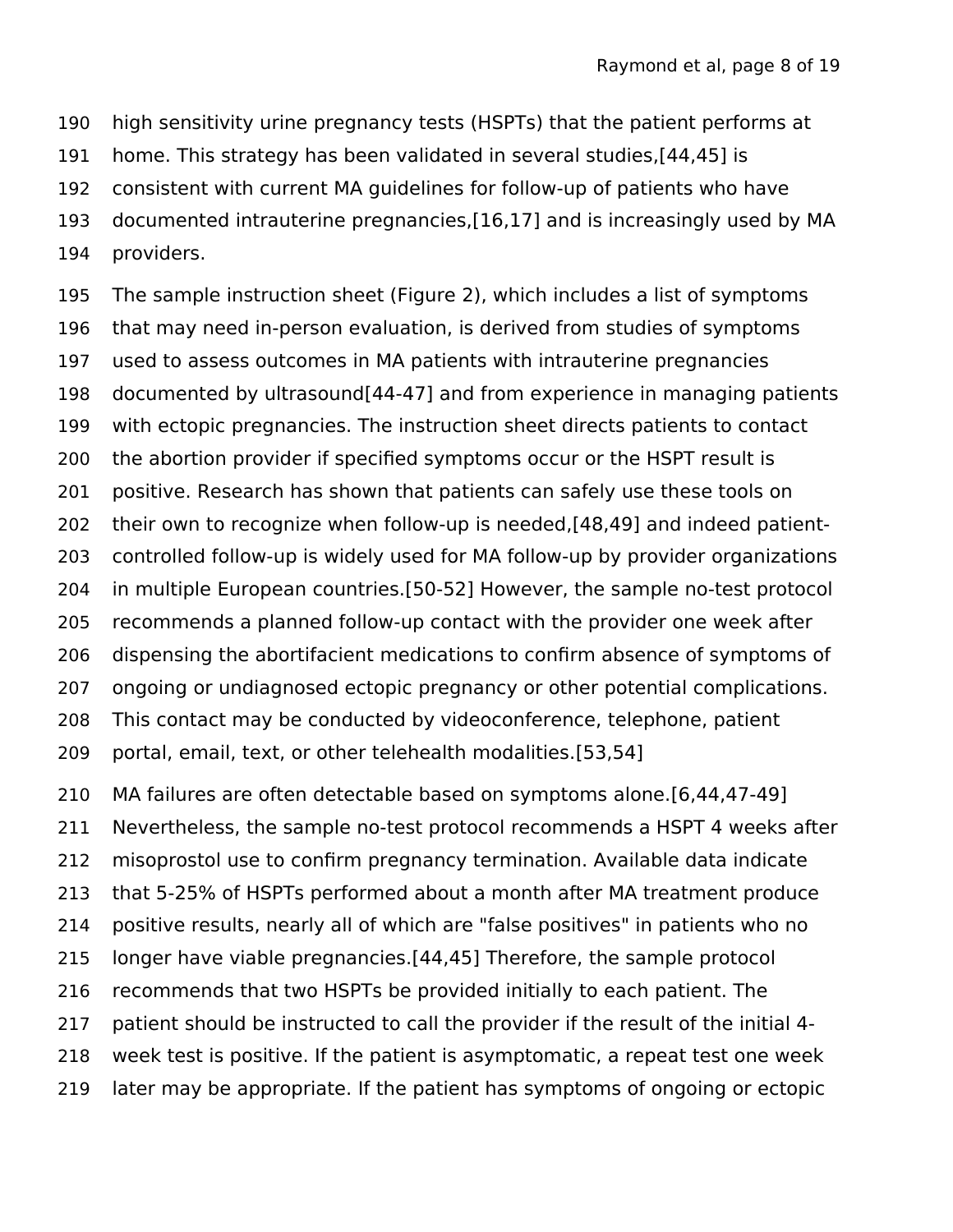- pregnancy or the second HSPT result is positive, further evaluation is 220
- indicated. The specific procedures for this evaluation should address the 221
- patient's individual clinical situation and may include ultrasound, serial 222
- serum HCG levels, additional urine pregnancy testing, or aspiration and 223
- tissue examination. 224
- Patients receiving a no-test MA may remain at risk for having ectopic pregnancy until a negative HSPT result is obtained. Therefore, vigilant 225 226
- attention on the part of both provider and patients to symptoms such as 227
- increased pelvic or abdominal pain, continued vaginal bleeding, or dizziness is imperative. 228 229

#### 6. COUNSELING 230

Patients requesting a no-test MA should receive standard pre-abortion counseling about pregnancy options, the risks and benefits of MA, expected results, side effects, and warning signs. In addition, each patient should be explicitly informed that LMP-based dating may underestimate GA, in which case efficacy may be lower than expected, bleeding and cramping may be heavier, and, rarely, fetal tissue may be visible. Moreover, patients should understand that without ultrasound, ectopic pregnancy will not be definitively excluded before treatment. To increase the chance of abortion success and reduce the time to diagnosis of ectopic pregnancy or MA complications, patients should be advised to diligently follow all instructions provided. However, patients should also be advised that serious adverse events of no-test abortion are expected to be rare and that side effects of MA can often be managed remotely. To avoid unnecessary infectious exposure during a pandemic as well as excess cost and inconvenience, patients should contact the abortion provider before seeking in-person care. 231 232 233 234 235 236 237 238 239 240 241 242 243 244 245

#### 7. CONCLUSION 246

Although the COVID-19 crisis prompted the development of this sample protocol, we recognize that the pandemic is only one of many longstanding, 247 248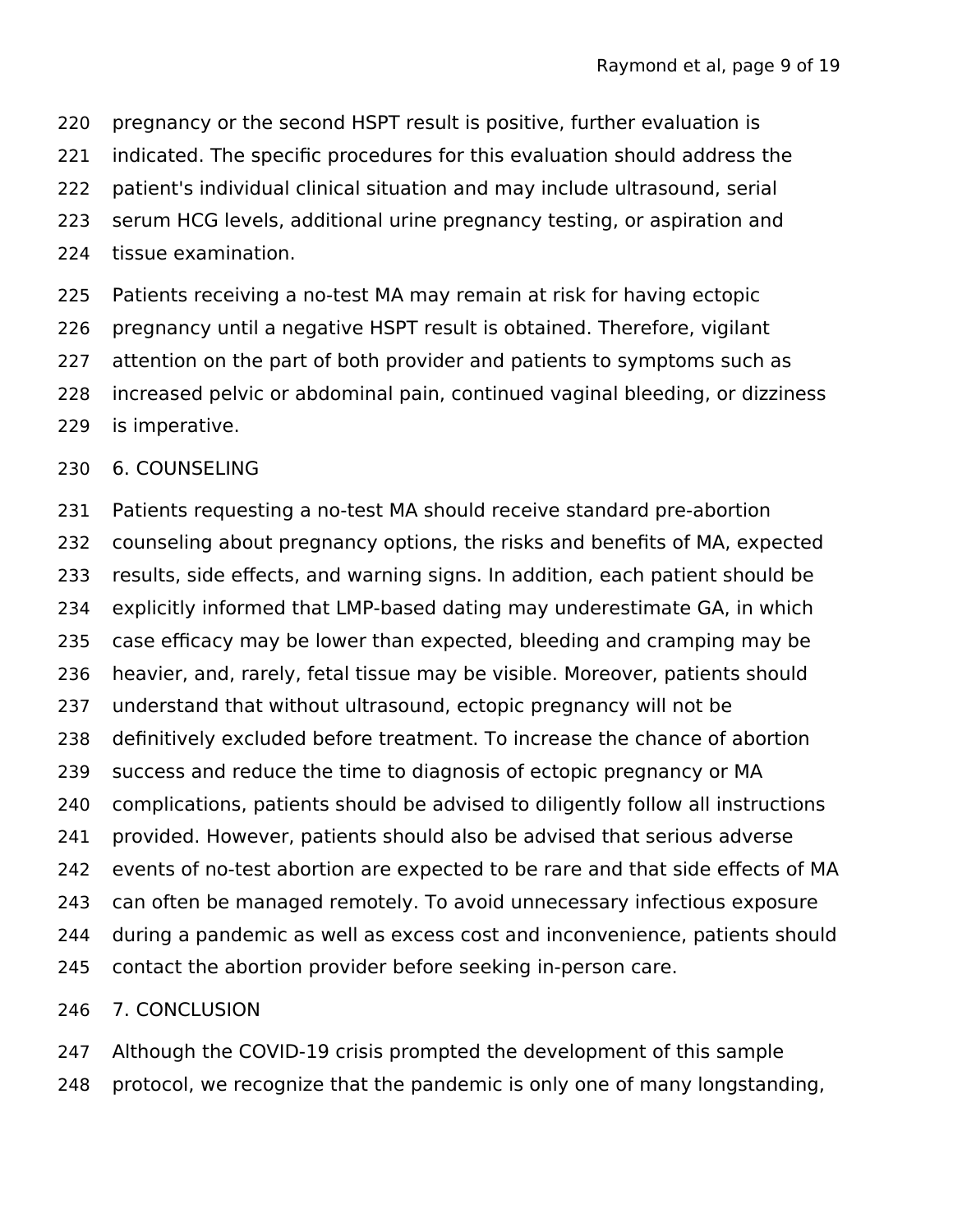serious impediments to abortion access in the United States. Omitting unnecessary use of ultrasound, examination, and laboratory tests before MA can reduce barriers to this essential service by decreasing cost and enhancing convenience and comfort. The no-test approach can enable provision of abortion in new venues and by new categories of providers, and it can facilitate new service delivery models, such as synchronous or asynchronous telehealth, stationary or mobile "mini-clinics", pill pick-up arrangements, or dispensing via lockboxes or, potentially, by mail.[7,54] If the no-test strategy results in earlier treatment, it may increase MA success rates.[14,43,55] Details of the no-test MA protocol will certainly need to be revised as new evidence emerges, but we anticipate that this approach to providing the service will continue to be beneficial for both patients and abortion providers even after the current epidemic resolves. 249 250 251 252 253 254 255 256 257 258 259 260 261

- ACKNOWLEDGEMENTS 262
- We are grateful to Patricia Lohr, MD, MPH, British Pregnancy Advisory 263
- Service, and Alisa Goldberg, MD, MPH, Planned Parenthood League of 264
- Massachusetts, for invaluable advice and information. 265

#### **REFERENCES** 266

- [1] American College of Obstetricians and Gynecologists. Joint Statement on Abortion Access During the COVID-19 Outbreak. 2020 [cited 2020 March 18]; Available from: 267 268 269
- https://www.acog.org/news/news-releases/2020/03/joint-statement-onabortion-access-during-the-covid-19-outbreak. 270 271
- [2] Robeznieks A. Key changes made to telehealth guidelines to boost 272
- COVID-19 care. 2020 [cited 2020 29 March]; Available from: 273
- https:/[/www.ama-assn.org/delivering-care/public-health/key-changes](http://www.ama-assn.org/delivering-care/public-health/key-changes-made-telehealth-guidelines-boost-covid-19-care)[made-telehealth-guidelines-boost-covid-19-care](http://www.ama-assn.org/delivering-care/public-health/key-changes-made-telehealth-guidelines-boost-covid-19-care). 274 275
- [3] Raymond EG, Grossman D, Wiebe E, Winikoff B. Reaching women 276
- where they are: eliminating the initial in-person medical abortion visit. 277
- Contraception 2015;92:190-3. 278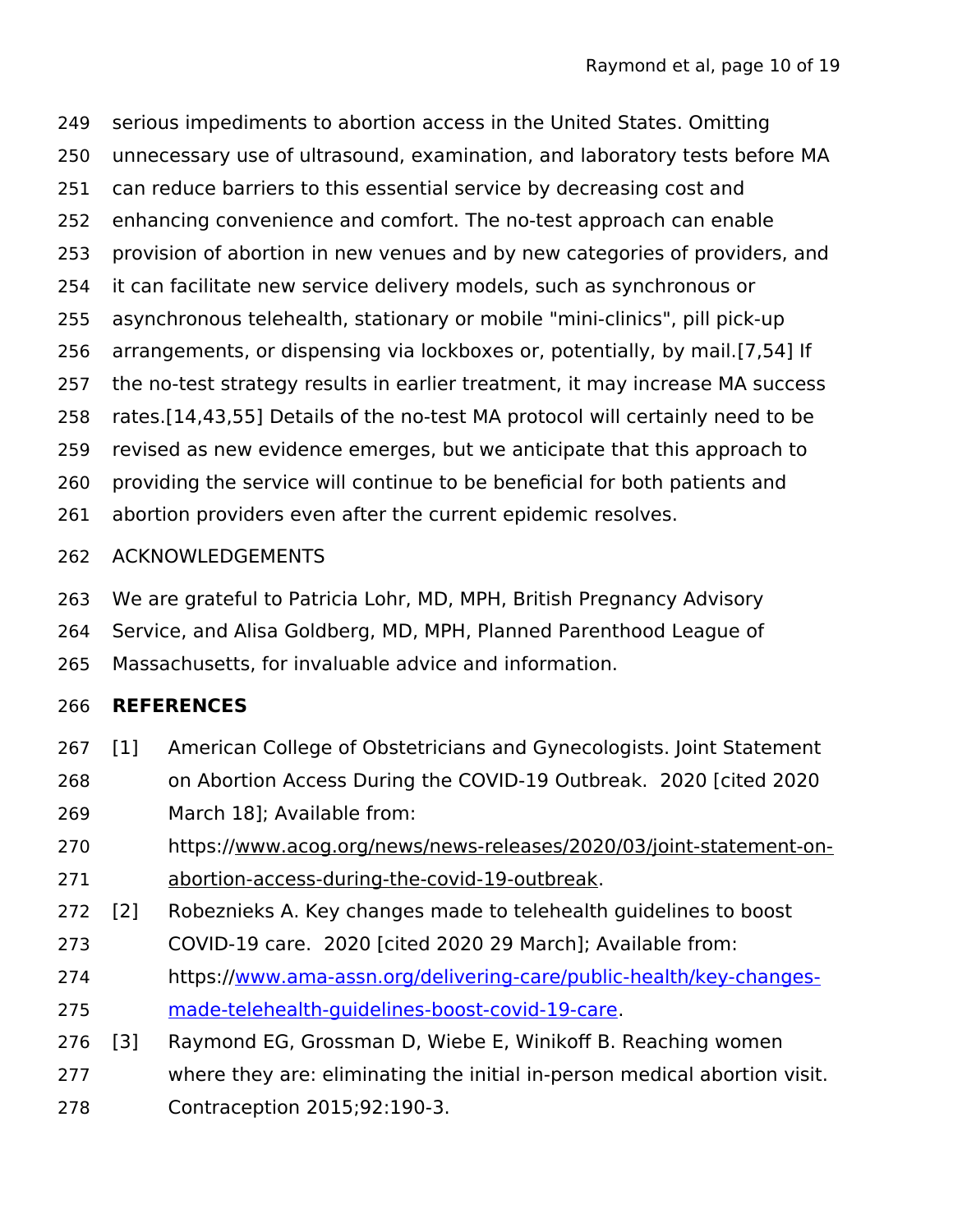- [4] Kapp N, Grossman D, Jackson E, Castleman L, Brahmi D. A research agenda for moving early medical pregnancy termination over the counter. BJOG 2017;124:1646-52. 279 280 281
- [5] Ellertson C, Elul B, Winikoff B. Can women use medical abortion 282
- without medical supervision? Reprod Health Matters 1997;9:149-61. 283
- [6] Harper C, Ellertson C, Winikoff B. Could American women use mifepristone-misoprostol pills safely with less medical supervision? Contraception 2002;65:133-42. 284 285 286
- [7] Raymond E, Chong E, Winikoff B, et al. TelAbortion: evaluation of a direct to patient telemedicine abortion service in the United States. Contraception 2019;100:173-7. 287 288 289
- [8] Aiken ARA, Digol I, Trussell J, Gomperts R. Self reported outcomes and adverse events after medical abortion through online telemedicine: population based study in the Republic of Ireland and Northern Ireland. Bmj 2017;357:j2011. 290 291 292 293
- [9] Gomperts RJ, Jelinska K, Davies S, Gemzell-Danielsson K, Kleiverda G. Using telemedicine for termination of pregnancy with mifepristone and misoprostol in settings where there is no access to safe services. BJOG 2008;115:1171-5; discussion 5-8. 294 295 296 297
- [10] Gomperts R, Petow SA, Jelinska K, Steen L, Gemzell-Danielsson K, Kleiverda G. Regional differences in surgical intervention following medical termination of pregnancy provided by telemedicine. Acta Obstet Gynecol Scand 2012;91:226-31. 298 299 300 301
- [11] Endler M, Beets L, Gemzell Danielsson K, Gomperts R. Safety and acceptability of medical abortion through telemedicine after 9 weeks of gestation: a population-based cohort study. BJOG 2019;126:609-18. 302 303 304
- [12] Raymond EG, Tan YL, Comendant R, et al. Simplified medical abortion screening: a demonstration project. Contraception 2018;97:292-6. 305 306
- [13] Raymond EG, Blanchard K, Blumenthal PD, et al. Sixteen Years of 307
- Overregulation: Time to Unburden Mifeprex. N Engl J Med 308
- 2017;376:790-4. 309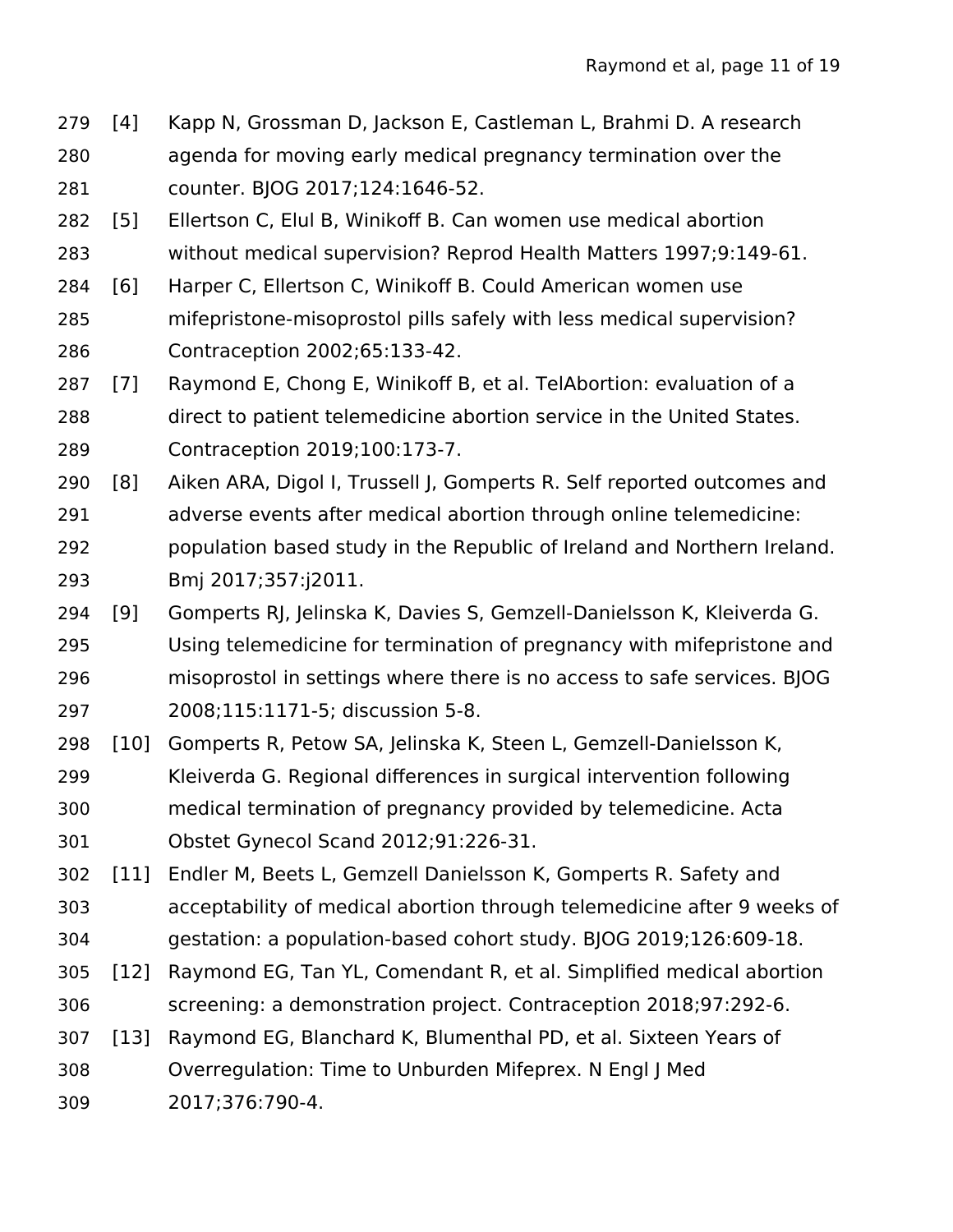| 310 | $[14]$ | Dzuba IG, Chong E, Hannum C, et al. A non-inferiority study of           |
|-----|--------|--------------------------------------------------------------------------|
| 311 |        | outpatient mifepristone-misoprostol medical abortion at 64-70 days       |
| 312 |        | and 71-77 days of gestation. Contraception 2020.                         |
| 313 | [15]   | Kapp N, Eckersberger E, Lavelanet A, Rodriguez MI. Medical abortion in   |
| 314 |        | the late first trimester: a systematic review. Contraception 2019;99:77- |
| 315 |        | 86.                                                                      |
| 316 | $[16]$ | National Abortion Federation. Clinical Policy Guidelines. Washington     |
| 317 |        | DC: National Abortion Federation2020.                                    |
| 318 | $[17]$ | American College of Obstetricians and Gynecologists. Practice Bulletin   |
| 319 |        | No. 143: Medical management of first-trimester abortion. Obstet          |
| 320 |        | Gynecol 2014;123:676-92.                                                 |
| 321 | $[18]$ | American College of Obstetricians and Gynecologists. COVID-19 FAQs       |
| 322 |        | for Obstetrician-Gynecologists, Gynecology. [cited 2020 30 March];       |
| 323 |        | Available from: https://www.acog.org/en/clinical-information/physician-  |
| 324 |        | faqs/COVID19-FAQs-for-Ob-Gyns-Gynecology.                                |
| 325 | $[19]$ | Raymond EG, Bracken H. Early medical abortion without prior              |
| 326 |        | ultrasound. Contraception 2015;92:212-4.                                 |
| 327 | $[20]$ | Constant D, Harries J, Moodley J, Myer L. Accuracy of gestational age    |
| 328 |        | estimation from last menstrual period among women seeking abortion       |
| 329 |        | in South Africa, with a view to task sharing: a mixed methods study.     |
| 330 |        | Reprod Health 2017;14:100.                                               |
| 331 | [21]   | Bracken H, Clark W, Lichtenberg ES, et al. Alternatives to routine       |
| 332 |        | ultrasound for eligibility assessment prior to early termination of      |
| 333 |        | pregnancy with mifepristone-misoprostol. BJOG : an international         |
| 334 |        | journal of obstetrics and gynaecology 2011;118:17-23.                    |
| 335 | $[22]$ | Harris LH, Grossman D. Complications of Unsafe and Self-Managed          |
| 336 |        | Abortion. N Engl J Med 2020;382:1029-40.                                 |
| 337 | $[23]$ | Barnhart KT. Clinical practice. Ectopic pregnancy. N Engl J Med          |
| 338 |        | 2009;361:379-87.                                                         |
| 339 | $[24]$ | Ankum WM, Mol BW, Van der Veen F, Bossuyt PM. Risk factors for           |
| 340 |        | ectopic pregnancy: a meta-analysis. Fertil Steril 1996;65:1093-9.        |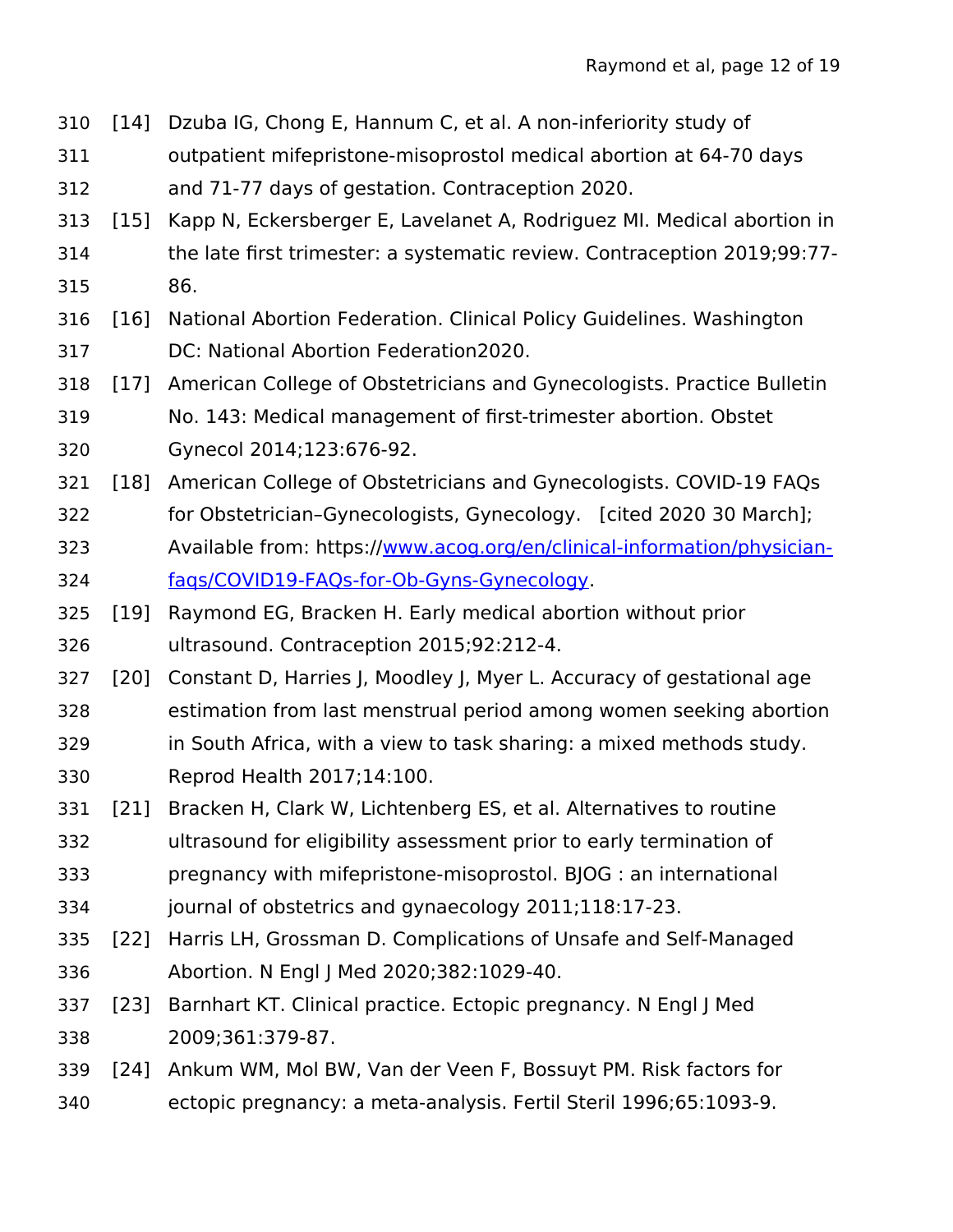- [25] Marion LL, Meeks GR. Ectopic pregnancy: History, incidence, 341
- epidemiology, and risk factors. Clin Obstet Gynecol 2012;55:376-86. 342
- [26] Foster DG, Higgins JA, Karasek D, Ma S, Grossman D. Attitudes toward unprotected intercourse and risk of pregnancy among women seeking abortion. Womens Health Issues 2012;22:e149-55. 343 344 345
- [27] Ulmann A, Silvestre L, Chemama L, et al. Medical termination of early pregnancy with mifepristone (RU 486) followed by a prostaglandin analogue. Study in 16,369 women. Acta Obstet Gynecol Scand 1992;71:278-83. 346 347 348 349
- [28] Goldstone P, Michelson J, Williamson E. Effectiveness of early medical abortion using low-dose mifepristone and buccal misoprostol in women with no defined intrauterine gestational sac. Contraception 2013;87:855-8. 350 351 352 353
- [29] Schaff EA, Fielding SL, Eisinger S, Stadalius L. Mifepristone and misoprostol for early abortion when no gestational sac is present. Contraception 2001;63:251-4. 354 355 356
- [30] Heller R, Cameron S. Termination of pregnancy at very early gestation without visible yolk sac on ultrasound. J Fam Plann Reprod Health Care 2015;41:90-5. 357 358 359
- [31] Bizjak I, Fiala C, Berggren L, et al. Efficacy and safety of very early medical termination of pregnancy: a cohort study. BJOG : an 360 361
- international journal of obstetrics and gynaecology 2017;124:1993-9. 362
- [32] Li CL, Chen DJ, Song LP, et al. Effectiveness and Safety of Lower Doses 363 364
- of Mifepristone Combined With Misoprostol for the Termination of Ultra-
- Early Pregnancy: A Dose-Ranging Randomized Controlled Trial. 365
- Reproductive sciences 2015;22:706-11. 366
- [33] Planned Parenthood Federation of America. Medical Standards and Guidelines. New York: Planned Parenthood Federation of America; 2018. 367 368 369
- [34] Horvath S, Tsao P, Huang ZY, et al. The concentration of fetal red blood cells in first-trimester pregnant women undergoing uterine aspiration is 370 371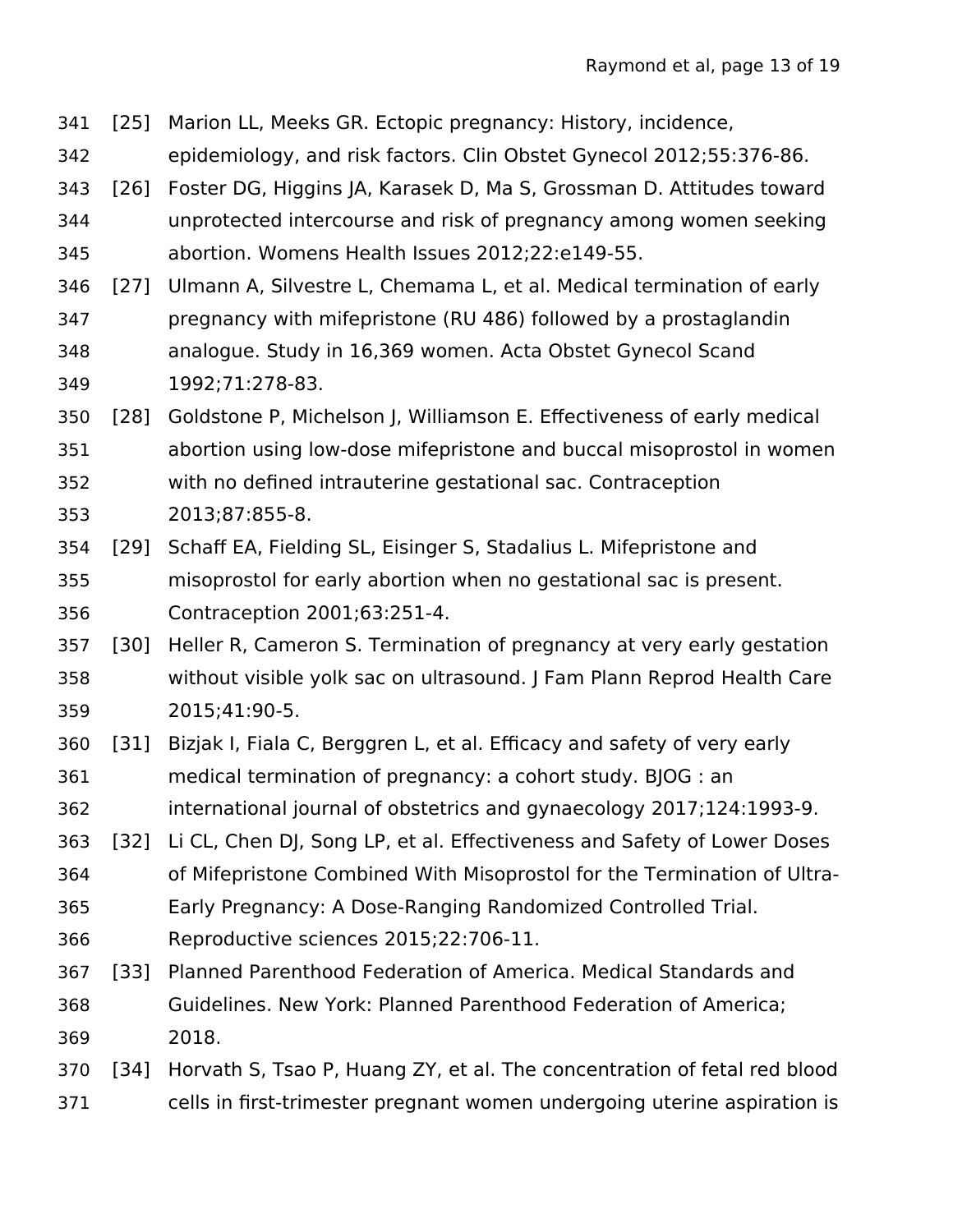- below the calculated threshold for Rh sensitization. Contraception 2020. 372 373
- [35] Hollenbach SJ, Cochran M, Harrington A. "Provoked" feto-maternal hemorrhage may represent insensible cell exchange in pregnancies 374 375
- from 6 to 22 weeks gestational age. Contraception 2019;100:142-6. 376
- [36] Wiebe ER, Campbell M, Aiken ARA, Albert A. Can we safely stop testing for Rh status and immunizing Rh-negative women having early abortions? A comparison of Rh alloimmunization in Canada and the Netherlands. Contraception: X 2019;1. 377 378 379 380
- [37] Mark A, Foster AM, Grossman D, et al. Foregoing Rh testing and anti-D immunoglobulin for women presenting for early abortion: a recommendation from the National Abortion Federation's Clinical Policies Committee. Contraception 2019;99:265-6. 381 382 383 384
- [38] Castillo P SP, Lugo Hernández EM, Castañeda Vivar II, Bousiéguez M, Dzuba IG. . Does a repeat dose of 800 mcg misoprostol following 385 386
- mifepristone improve outcomes in the later first trimester? A 387
- retrospective chart review in Mexico City. . Annual Meeting of the National Abortion Federation; Montreal, Canada2017. 388 389
- [39] Raymond EG, Shannon C, Weaver MA, Winikoff B. First-trimester 390
- medical abortion with mifepristone 200 mg and misoprostol: a systematic review. Contraception 2013;87:26-37. 391 392
- [40] Abbas DF, Blum J, Ngoc NT, et al. Simultaneous Administration 393
- Compared With a 24-Hour Mifepristone-Misoprostol Interval in Second-Trimester Abortion: A Randomized Controlled Trial. Obstet Gynecol 2016;128:1077-83. 394 395 396
- [41] Ashok PW, Templeton A, Wagaarachchi PT, Flett GM. Midtrimester medical termination of pregnancy: a review of 1002 consecutive cases. Contraception 2004;69:51-8. 397 398 399
- [42] Hyland P, Raymond EG, Chong E. A direct-to-patient telemedicine abortion service in Australia: Retrospective analysis of the first 18 400 401
- months. Aust N Z J Obstet Gynaecol 2018;58:335-40. 402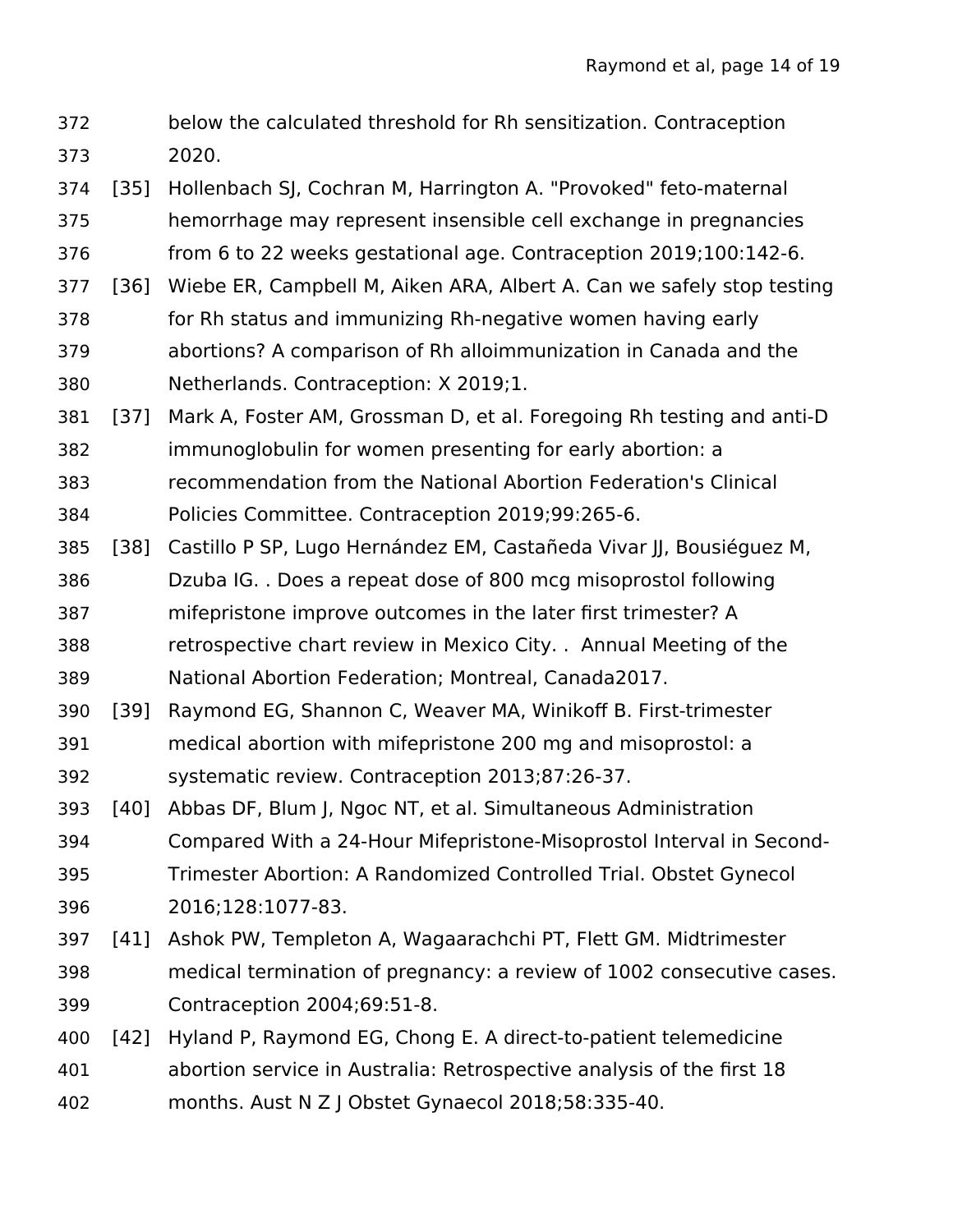| 403 | [43]   | Chen MJ, Creinin MD. Mifepristone with buccal misoprostol for medical    |
|-----|--------|--------------------------------------------------------------------------|
| 404 |        | abortion: a systematic review. Obstet Gynecol 2015;126:12-21.            |
| 405 | $[44]$ | Perriera LK, Reeves MF, Chen BA, Hohmann HL, Hayes J, Creinin MD.        |
| 406 |        | Feasibility of telephone follow-up after medical abortion. Contraception |
| 407 |        | 2010;81:143-9.                                                           |
| 408 | $[45]$ | Chen MJ, Rounds KM, Creinin MD, Cansino C, Hou MY. Comparing office      |
| 409 |        | and telephone follow-up after medical abortion. Contraception 2016.      |
| 410 | $[46]$ | Clark W, Bracken H, Tanenhaus J, Schweikert S, Lichtenberg ES,           |
| 411 |        | Winikoff B. Alternatives to a routine follow-up visit for early medical  |
| 412 |        | abortion. Obstet Gynecol 2010;115:264-72.                                |
| 413 | $[47]$ | Jackson AV, Dayananda I, Fortin JM, Fitzmaurice G, Goldberg AB. Can      |
| 414 |        | women accurately assess the outcome of medical abortion based on         |
| 415 |        | symptoms alone? Contraception 2012;85:192-7.                             |
| 416 | $[48]$ | Raymond EG, Tan YL, Grant M, et al. Self-assessment of medical           |
| 417 |        | abortion outcome using symptoms and home pregnancy testing.              |
| 418 |        | Contraception 2018;97:324-8.                                             |
| 419 | $[49]$ | Raymond EG, Shochet T, Bracken H. Low Sensitivity Urine Pregnancy        |
| 420 |        | Testing to Assess Medical Abortion Outcome: A Systematic Review.         |
| 421 |        | Contraception 2018.                                                      |
| 422 | $[50]$ | Millar SL, Cameron ST. Comparison of two low-sensitivity urine           |
| 423 |        | pregnancy tests for confirming the success of early medical abortion.    |
| 424 |        | The journal of family planning and reproductive health care 2017.        |
| 425 | $[51]$ | Cameron ST, Glasier A, Johnstone A, Dewart H, Campbell A. Can            |
| 426 |        | women determine the success of early medical termination of              |
| 427 |        | pregnancy themselves? Contraception 2015;91:6-11.                        |
| 428 | $[52]$ | Hsia JK, Lohr PA, Taylor J, Creinin MD. Medical abortion with            |
| 429 |        | mifepristone and vaginal misoprostol between 64 and 70days'              |
| 430 |        | gestation. Contraception 2019;100:178-81.                                |
| 431 | [53]   | Endler M, Lavelanet A, Cleeve A, Ganatra B, Gomperts R, Gemzell-         |
| 432 |        | Danielsson K. Telemedicine for medical abortion: a systematic review.    |
| 433 |        | BJOG 2019.                                                               |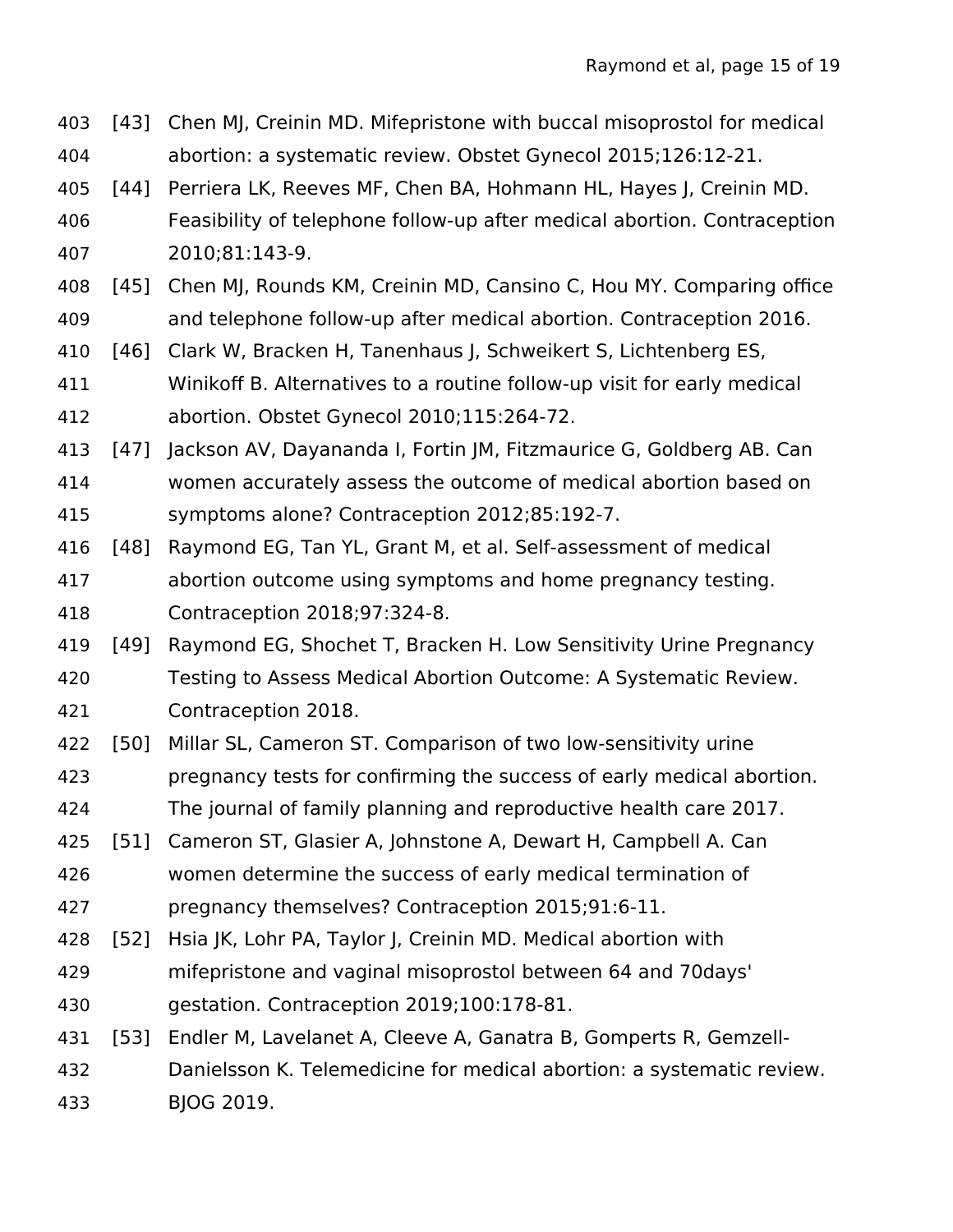- [54] Upadhyay UD, Grossman D. Telemedicine for medication abortion. 434
- Contraception 2019;100:351-3. 435
- [55] Abbas D, Chong E, Raymond EG. Outpatient medical abortion is safe 436
- and effective through 70 days gestation. Contraception 2015;92:197-9. 437
- 438
- 439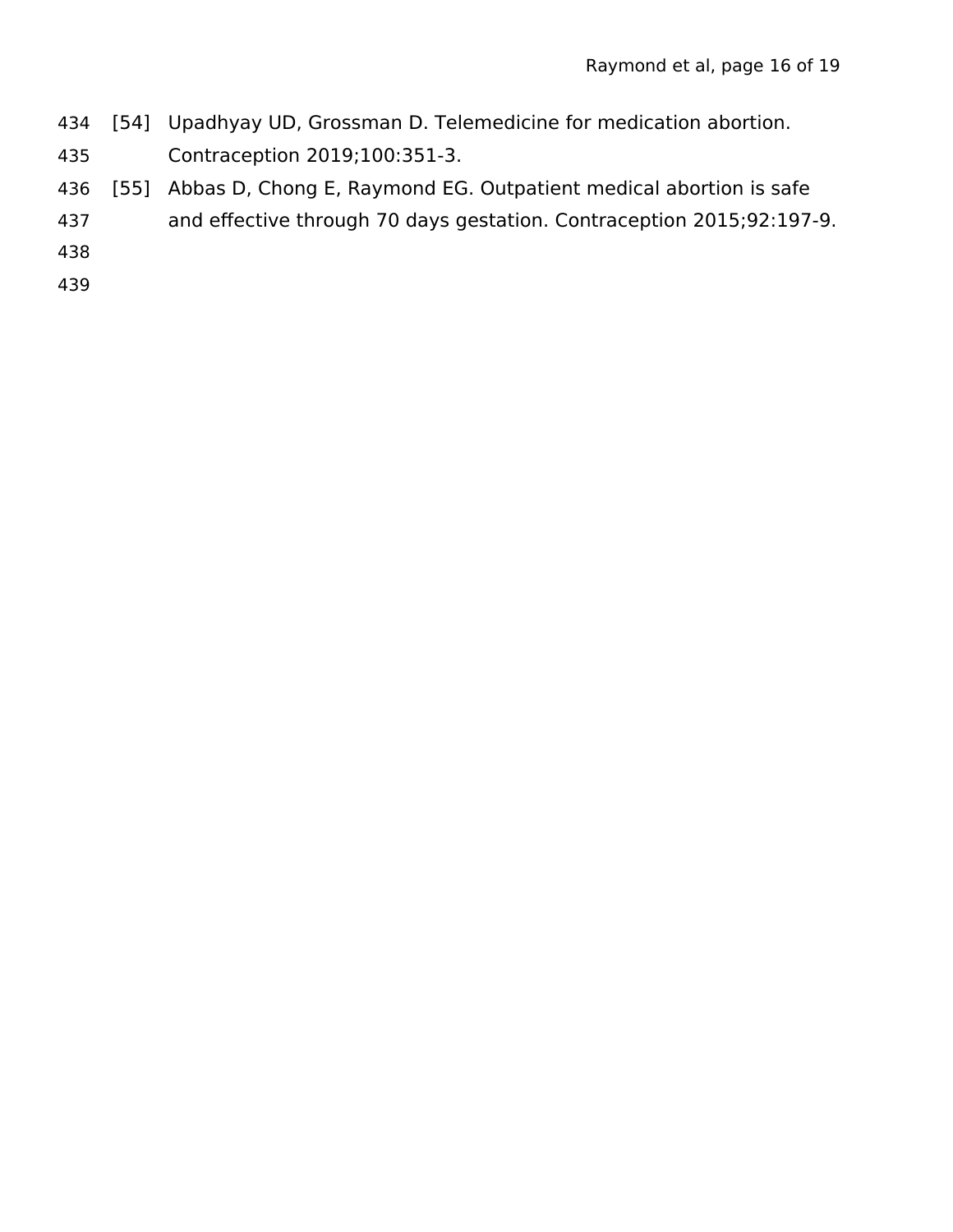## **Figure 1. Sample Protocol for No-Test Medication Abortion** 440

441

454

457

#### **PURPOSE**  442

- To enable safe and effective provision of medication abortion without a mandatory pre-443
- treatment ultrasound, pelvic examination or laboratory tests when medically appropriate, 444
- given that these tests may be significant barriers to access and, in the setting of a pandemic, 445
- may increase transmission of infection to patients and health care workers. 446 447

#### **CRITERIA** 448

- Pregnancy confirmed by patient report of urine or serum test or prior ultrasound 449
- Last menstrual period started ≤77 days before anticipated date of mifepristone ingestion 450
- Certain of last menstrual period onset date  $\pm$  1 week 451
- None of the following symptoms or risk factors for ectopic pregnancy: 452 453
	- o Vaginal bleeding or spotting within the past week
	- o Unilateral pelvic pain or significant bilateral pelvic pain within the past week
- o Prior ectopic pregnancy 455 456
	- o Prior permanent contraception or other tubal surgery
		- o IUD in uterus at conception or currently
- None of the following contraindications to medication abortion, assessed by history: 458 459
	- o Hemorrhagic disorder or concurrent anticoagulant therapy
- o Chronic adrenal failure 460
- o Concurrent long-term systemic corticosteroid therapy 461
- o Inherited porphyria 462 463
	- o Allergy to mifepristone, misoprostol, or other prostaglandin
- No strong preference for pre-treatment ultrasound, pelvic examination or laboratory tests 464 465

#### **RH TYPING AND ADMINISTRATION OF ANTI-D IMMUNOGLOBULIN** 466

- Not needed if the gestational age on the anticipated mifepristone ingestion date will be <70 days or if the patient reports positive Rh type, wants no future children, or declines anti-D immunoglobulin. 467 468 469
- Should be considered for women not meeting above criteria 470

# **TREATMENT**  471 472

- Provide the following: 473 474
	- Mifepristone 200 mg orally
		- Misoprostol 800 mcg x 2
		- Analgesics, antiemetics per health facility protocol
		- Patient instruction sheet and health facility emergency contact information
		- Two high sensitivity pregnancy tests (HSPTs)
- The patient should take mifepristone 200 mg orally followed by misoprostol 800 mcg buccally or vaginally 24-48 hours later. Patients with estimated GA >63 days should take a second dose 479 480
- of misoprostol 800 mcg 4 hours after the first. Patients with estimated GA ≤63 days should 481
- take the second dose if no bleeding occurs within the first 24 hours after the first misoprostol 482 483
- dose or if instructed to take it by a clinician. Review the instruction sheet with the patient. 484

# **FOLLOW-UP** 485

- 1. Plan a follow-up contact with the patient one week after dispensing treatment. 486
- 2. If the patient reports indicators of continuing or ectopic pregnancy (e.g., any of the symptoms on the instruction sheet), evaluate with ultrasound or serum HCGs. 487 488
- 3. Otherwise, instruct the patient to perform the first HSPT 4 weeks after taking misoprostol (not earlier) and to contact the abortion provider if the result is positive. 489 490
- 4. If the patient has indicators of continuing or ectopic pregnancy, evaluate with ultrasound or serum HCGs 491 492
- 5. If the first HSPT result is positive but the patient has no such indicators, instruct the patient to perform the second HSPT in 1 week. 493 494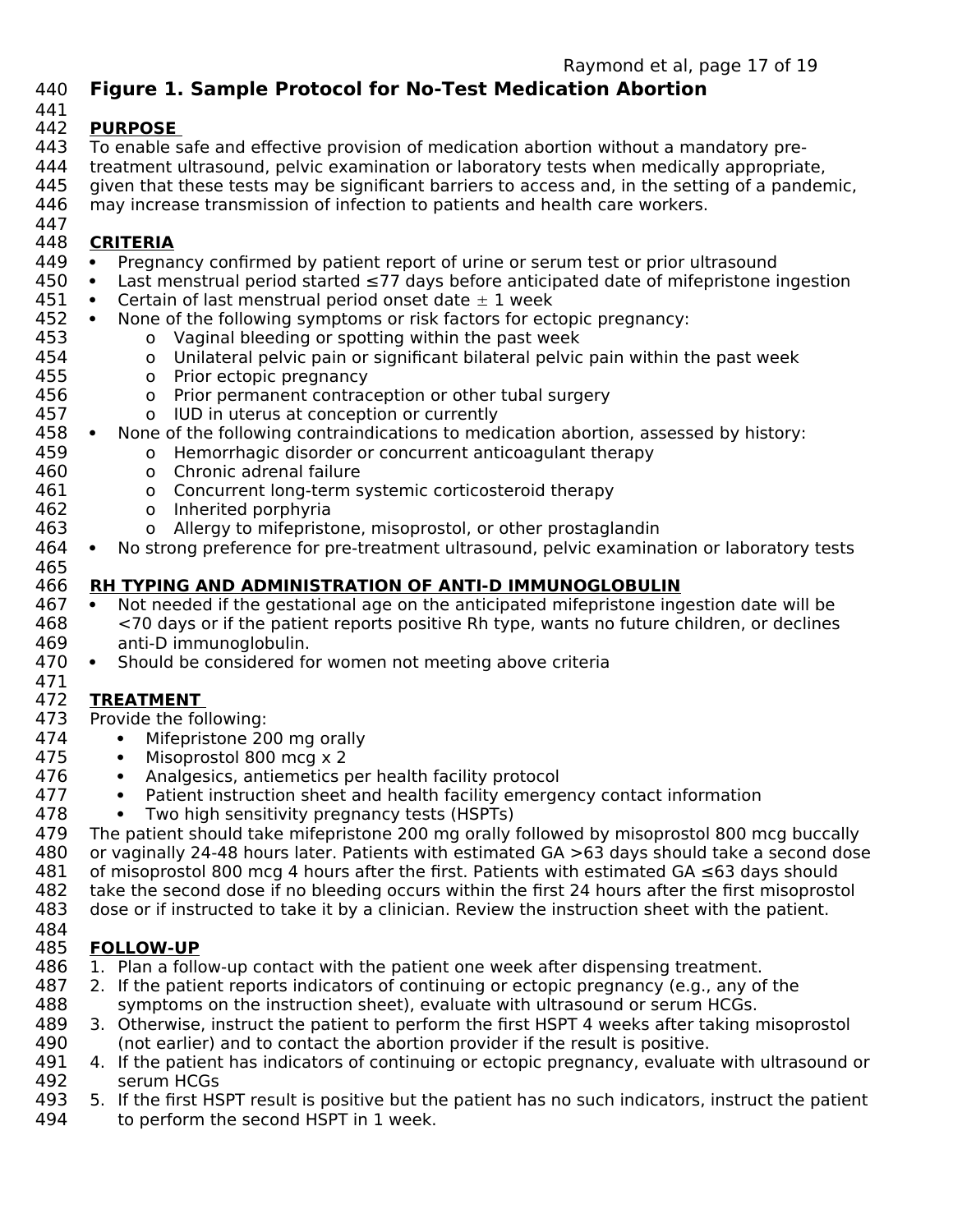# Raymond et al, page 18 of 19

- 6. If second HSPT result is also positive, evaluate with ultrasound, serum HCGs, additional 495
- urine testing, or uterine aspiration. 496